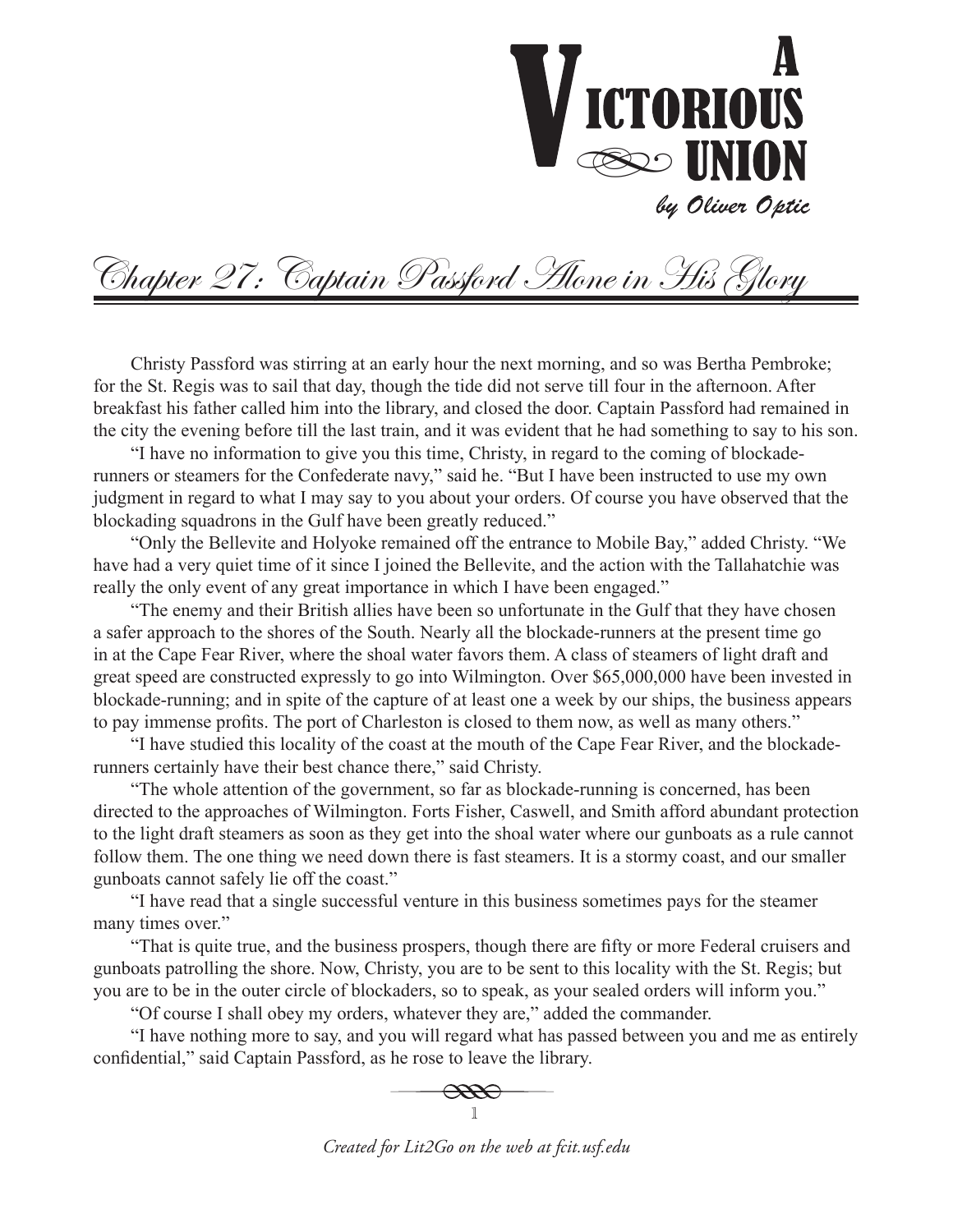*A Victorious Union Chapter 27: Captain Passford Alone in His Glory*



"By the way, father, what has become of Monsieur Gilfleur?" asked Christy. "I have not seen him since my return."

"Just now he is working up a case of treason in Baltimore, though I expected him home before this time," replied the captain.

"I am sorry I have not seen him, for he and I had become great friends before we parted. I think he is in some respects a remarkable man."

"In his profession he is unexcelled; and what is more in that line, he is honest and reliable."

"I learned all that of him while we were operating together. It is said, and I suppose it is true, that about every one of the blockaders makes a port at Halifax, the Bermudas, or Nassau, as much to learn the news and obtain a pilot, as to replenish their coal and stores."

"That is unfortunately true; and the neutrality of these places is strained to its utmost tension, to say nothing of its manifest violations."

"I think if Monsieur Gilfleur and myself could make another visit to the Bermudas and Nassau, we might pick up information enough to insure the capture of many blockade-runners, and perhaps of an occasional Confederate cruiser," said Christy, laughing as he spoke.

"That is not the sort of business for a lieutenant-commander in the navy, my son; but I have thought of sending the detective on such a mission since the remarkable success you and he had in your former venture. But you escaped hanging or a Confederate prison only by the skin of your teeth. The difficulty in another enterprise of that sort would be for Mr. Gilfleur to put the information he obtained where it would do the most good. If he wrote letters, they would betray him; and if he went off in a Bahama boat, as he did before, we should have to keep a steamer cruising in the vicinity of his field of operations to meet him when he came off. I came to the conclusion that the scheme was impracticable, for it was only a combination of favorable circumstances that rendered your operations successful. I prefer to trust to the speed of the St. Regis to enable you to accomplish the same results off the coast," said Captain Passford, as they left the library.

"I should really like to see Monsieur, for he is a very agreeable companion," replied Christy.

"He would be exceedingly pleased to meet you again, for he had become very much attached to you."

After lunch the same party that had visited the St. Regis the day before left on the train for New York, and proceeded to the navy yard from the foot of Grand Street, for all of them wished to see Christy off. Captain Passford, Junior, was received on board of his ship with all due form and ceremony. Paul Vapoor had been to his home for a brief visit to his mother and sisters; but he had gone to Bonnydale as early in the morning as it was decent to do so, and was all devotion to Florry.

Mr. Baskirk, the executive officer, had the ship in first-rate order when the commander went on board with his party; and as there was nothing for him to do, Christy devoted himself to the entertainment of his friends. The ladies with their escorts went all over the steamer again; the commander and Paul opened their staterooms for their examination, and Charley Graines showed them that of the first assistant engineer in the steerage.

"But you have a whole cabin to yourself, Christy," said Bertha, after she looked into all the other rooms.



*Created for Lit2Go on the web at fcit.usf.edu*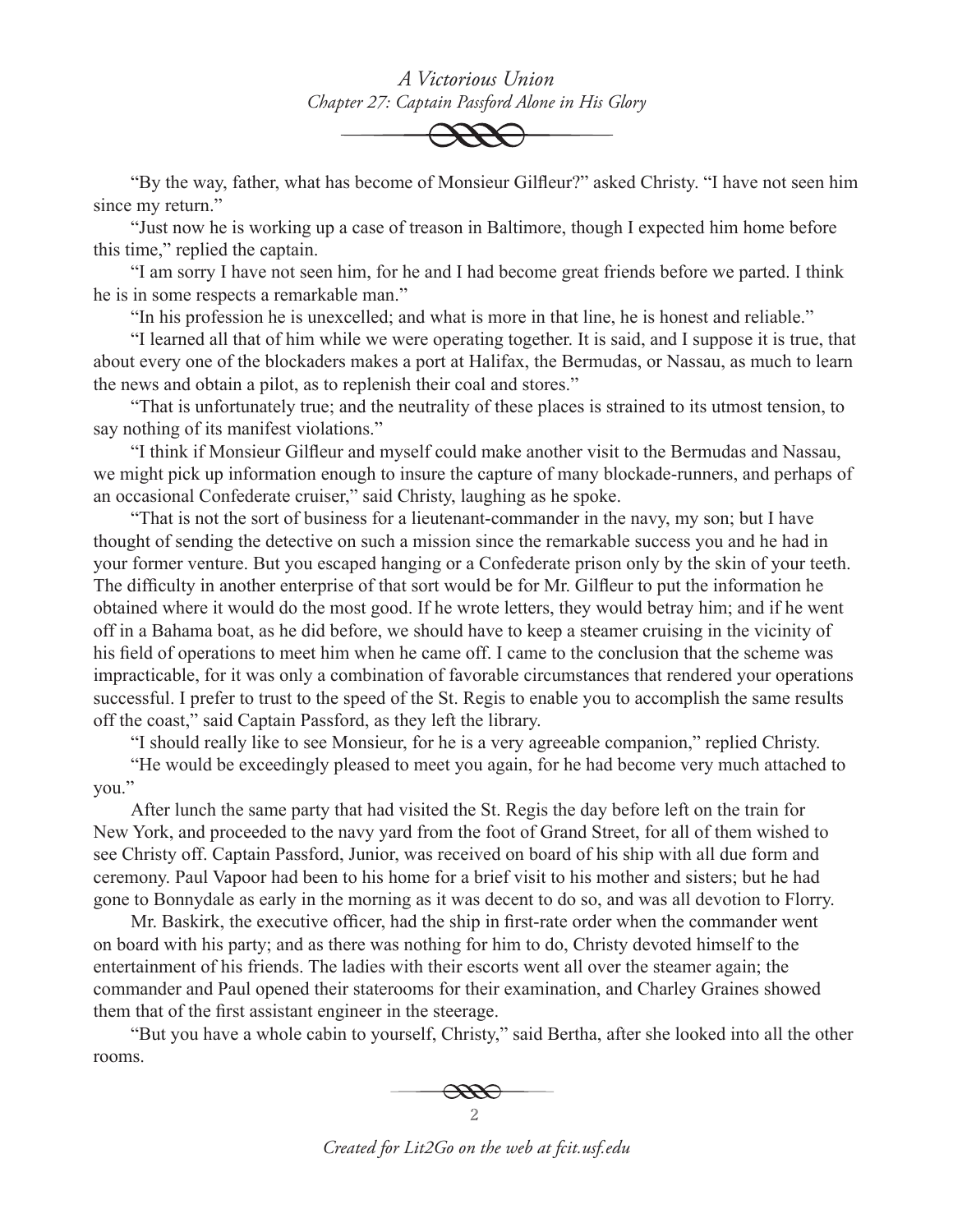*A Victorious Union Chapter 27: Captain Passford Alone in His Glory*



"I have the honor to be the commander of the ship," replied Christy lightly. "I have two staterooms, so that if I had the happiness to relieve a forlorn maiden from captivity on board of one of the enemy's vessels, as I did in your case, Bertha, I should have a better apartment to offer her than I had then"

The first half of the afternoon passed away all too soon for those who were to sail on the tide, and those who were to return to Bonnydale. The commander took leave of his parents, his sister, and Bertha in his cabin, where Paul passed through the same ordeal with Miss Florry. The navy-yard tender was alongside; and the ladies were assisted on board of her by the officers, while the seamen under the direction of Mr. Makepeace were heaving up the anchor.

"Cable up and down, sir," reported the second lieutenant.

This was the signal for the departure of the tender; and another hasty adieu followed, when the commander and the chief engineer hastened to the deck. The men forward had suspended their labor when the cable was up and down. The commander gave the order to weigh the anchor. The tide was still on the flood, and the head of the ship was pointed very nearly in the direction she was to sail.

"Anchor aweigh, sir!" reported Mr. Makepeace.

"Strike one bell, Mr. Baskirk," said Christy; and the order was repeated to the quartermaster who was conning the wheel.

The screw of the St. Regis began to turn, and she went ahead very slowly. The tender was a short distance from her, and all the ladies were waving their handkerchiefs with all their might; and their signals were returned, not only by Christy and Paul, but by all the officers on deck. The seamen could not comfortably "hold in," and they saluted the tender with three rousing cheers, for they knew that the family of their young commander were on board of her.

The little steamer followed the ship till she had passed the Battery, a repetition of the former salute, and then the tender sheered off, and went up North River, the ship proceeding on her course for the scene of her future exploits. The parting of Christy with his father, mother, and sister had been less sad than on former occasions; for they believed, whether with good reason or not, that the son, brother, and lover was to be exposed to less peril than usual.

Christy had received his sealed orders on board from an officer sent specially to deliver them to him in person; and he was instructed to open the envelope off Cape Henlopen. At six o'clock the St. Regis was off Sandy Hook. Four bells, which was the signal to the engine room to go ahead at full speed, had been sounded as soon as the ship had passed through the Narrows.

After the young commander had taken his supper, solitary and alone in his great cabin, he went on deck. No one shared his spacious apartment with him, and he was literally alone in his glory. But he did not object to his solitude, for he had enough to think of; and though he did not betray it in his expression, he was in a state of excitement, for what young fellow, even if "fully developed before he was twenty-one," could have helped being exhilarated when he found himself in command of such an exceptionally fine and fast ship as the St. Regis.

When he went on deck, for he seemed to need more air than usual to support the immense amount of internal life that was stirring his being, he met Paul Vapoor coming up from the ward room, where he messed with seven other officers.



*Created for Lit2Go on the web at fcit.usf.edu*